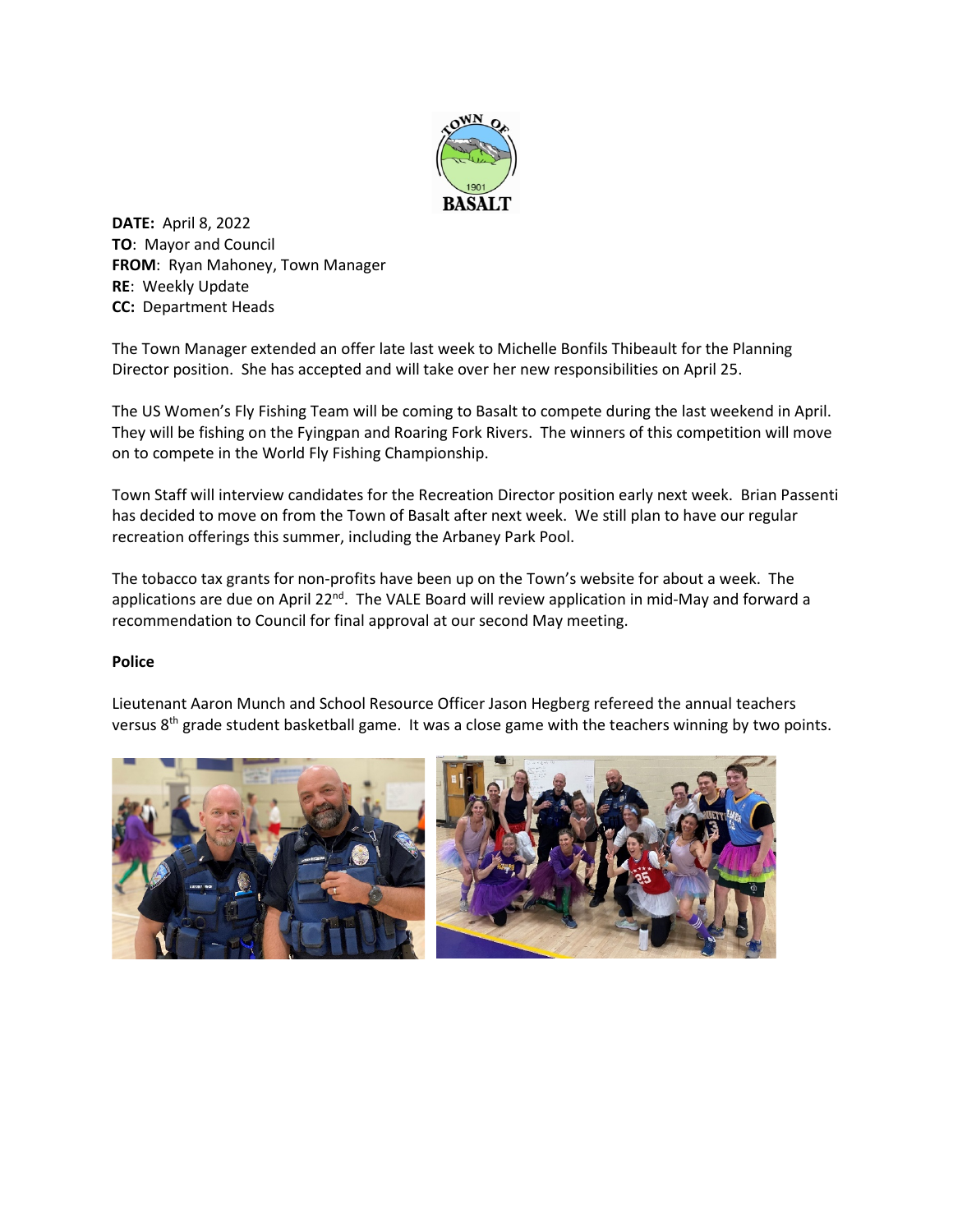

This week has been busy planning for hazard mitigation and response. Chief Greg Knott met with the Pitkin County Public Safety Council to discuss the upcoming flood and fire season. He also participated in the kickoff meeting for the Pitkin County Hazard Mitigation Plan development. This plan is renewed every five years and is required by FEMA to receive pre and post disaster grant awards. Lieutenant Aaron Munch is also working with the Emergency Managers of Pitkin and Eagle Counties, along with staff from Roaring Fork Fire Rescue, to review and update our Lake Christine Burn Scar Emergency Response Plan.

The VALE Board met and awarded an applicant \$400 for the theft of his bicycle. Town Manager Ryan Mahoney also attended the meeting and gave an update regarding the Town of Basalt Tobacco Tax Grant Program. Grant applications are due on April  $22^{nd}$ . The VALE Board will meet on May 9th to review and make recommendations to Town Council.

Officers attended the first quarter of our multiagency Roaring Fork Regional Range program. Officers qualified with handguns and patrol rifles. We also spent considerable time practicing decisional shooting drills. At defensive tactics we practiced arrest control skills and defensive ground fighting.

## **Public Works**

Public Works participated in the Pitkin County led Emergency Management Update meeting. The purpose is to keep our organizations emergency plan up to date thus qualifying for emergency response money when needed. The meeting was attended by many groups in the valley including law enforcement and fire departments.

Public Works is assisting We-Cycle with establishing an asphalt pad to place one of their larger bike stations on. We moved some sprinkler heads and installed an asphalt pad made of left-over asphalt, "roto-mill". The pad is spread out then rolled and wetted to help it set up. It works great and can always be easily taken apart and reused.

Part of the Midland Project is doing core drilling to check to soil conditions and ground water levels. Public Works has been working with the drilling company to help locate and avoid utilities.

We have been sweeping up sanding material from the winter and picking up limbs from the wind this week. Public Works has been trimming trees, taking the pool covers off and replaced a dishwasher in one of the town's affordable housing units this week. The sprinkler systems around town are being tested to get them ready for the warmer weather growing season.